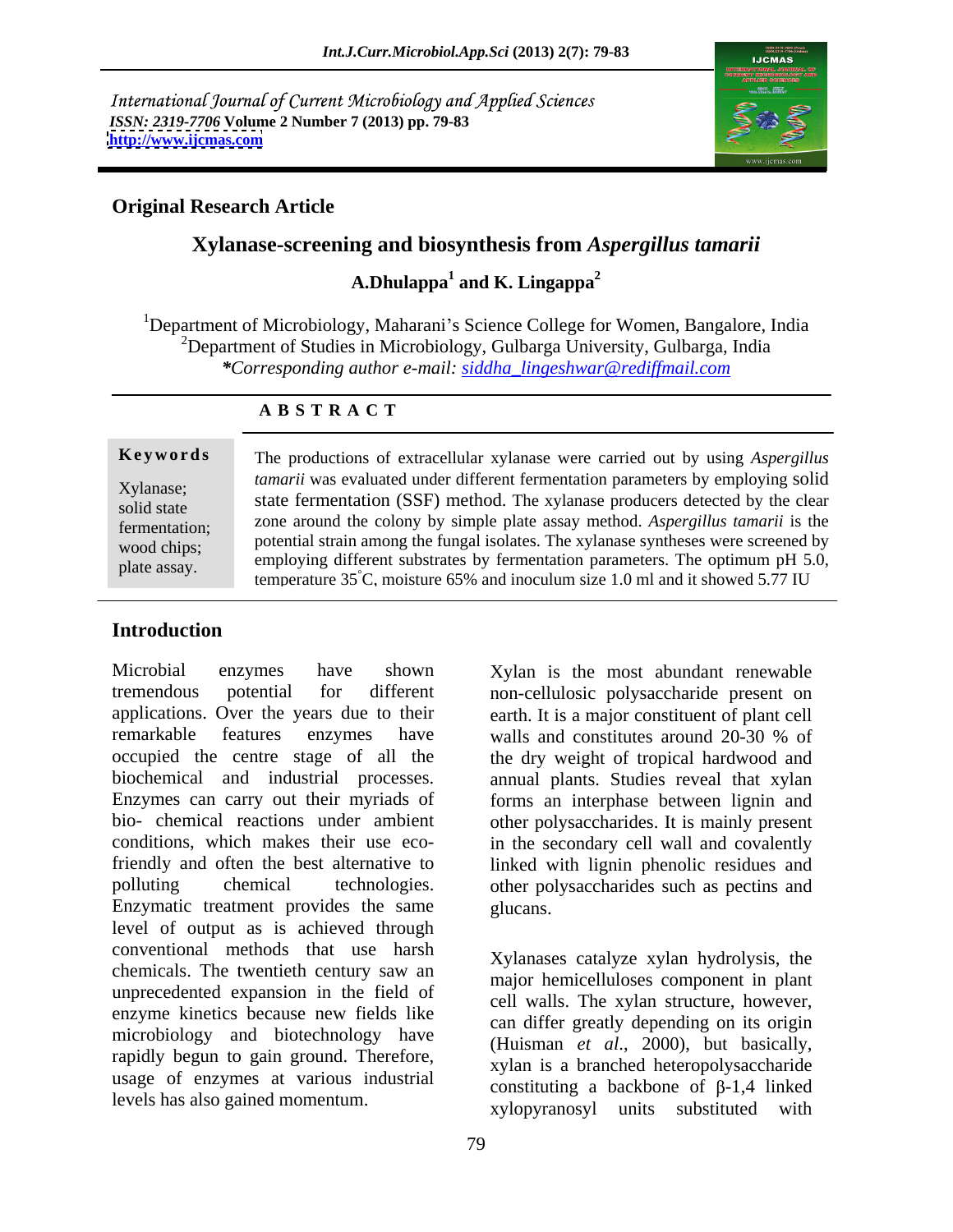arabinosyl, glucuronyl and acetyl residues (Shallom and Shoham, 2003). The hydrolysis of the xylan backbone is accomplished by endoxylanases (EC  $arabin of transidases$ ,  $\alpha$ -glucuronidases containing media composition, and and acetyl esterases (Collins *et al.,* 2005).

 $X$ ylanases are extracellular enzymes Congo red  $(1\% w/v)$  for 15 minutes and produced by microorganisms such as distained the plate with 1M NaCl phytopathogenous), mycorrhizic fungi, and some yeasts. The enzyme is also found in protozoa, insects, crustaceans, snails, seaweed, and also seeds of plants during the germination phase in the soil (Wong *et al.,* 1988). However there are reports of Xylanases from fresh water mollusc (Yarnura *et al*., 1997) and plant

In present investigation we made an effort on isolation and screening of xylanase<br>were flooded with 10 ml 50mM tris-HCl producers and also agro industrial wastes screening for the production of xylanase. Optimization of fermentation parameters inoculum size.  $\qquad \qquad \text{and} \qquad \text{and} \qquad \text{and} \qquad \text{and} \qquad \text{and} \qquad \text{and} \qquad \text{and} \qquad \text{and} \qquad \text{and} \qquad \text{and} \qquad \text{and} \qquad \text{and} \qquad \text{and} \qquad \text{and} \qquad \text{and} \qquad \text{and} \qquad \text{and} \qquad \text{and} \qquad \text{and} \qquad \text{and} \qquad \text{and} \qquad \text{and} \qquad \text{and} \qquad \text{and} \qquad \text{and} \qquad$ 

The fungal strains were isolated from soil, 1959). rotten vegetables and wood chips samples. The fungal isolations were done by using  $\frac{1}{100}$  substrate (xylan 1% w/v) along with 1 ml Czapec-Dox media containing (g/l) Sucrose-30.0; Sodium nitrate-2.0; tubes were then allowed to stand at room  $K_2HPO_4-1.0$ ,  $MgSO_4$ . 7H<sub>2</sub>O-0.5; KCl-0.5; temperature for 10 mins. 3ml of FeSO4-0.01 and oat-spelt xylan-0.5

### **Screening of Xylanase producers**

 $3.2.1.8$ ) and  $\beta$ -xylosidases (EC  $3.2.1.37$ ) modified Czapec-Dox with xylan as a along with a variety of de branching substrate xylanase were screened by enzymes, that is,  $\alpha$ -L- inoculating the organism on the agar plate bacteria (saprophytic and  $\frac{d}{d}$   $\frac{d}{d}$   $\frac{d}{d}$   $\frac{d}{d}$   $\frac{d}{d}$   $\frac{d}{d}$   $\frac{d}{d}$   $\frac{d}{d}$   $\frac{d}{d}$   $\frac{d}{d}$   $\frac{d}{d}$   $\frac{d}{d}$   $\frac{d}{d}$   $\frac{d}{d}$   $\frac{d}{d}$   $\frac{d}{d}$   $\frac{d}{d}$   $\frac{d}{d}$   $\frac{d}{d}$   $\frac{d$ Screening of fungal strain by plate assay and tube assay were done. For fungi containing media composition, and incubated for 24-48 hrs at 35°C, then the plate was observed for cleared zone around the colony and also stained with Congo red (1% w/v) for 15 minutes and distained the plate with 1M NaCl (Figure.2).

## **Screening of agro industrial wastes for the production of xylanase by fungal isolate (SSF)**

fruits (Yamaki and Kakiuchi, 1979a).<br>65% of moisture and autoclaved 1.0 ml of like effect of pH, temperature and provide source for assay 15 g of wastes like wheat bran, rice bran, wood chips, paddy husk, sugarcane waste and pigeon pea waste were moistened with 65% of moisture and autoclaved. 1.0 ml of *Aspergillus tamarii* KLD 2 (Figure.1) isolate was inoculated, pH 5.0 and incubated at  $35^{\circ}$ C for 96-120 h. The flasks were flooded with 10 ml 50mM tris-HCl buffer (pH 8.0), mixed well and filtered. The filtrate was centrifuged at 10,000 rpm for 10 min and the supernatant was used as enzyme source for assay.

## **Assay of xylanase**

**Materials and Methods** The xylanase activity was determined by **Isolation and screening of Xylanase example 10** and series and **Street and Screening of Xylanase example 10** and **series or and <b>screening** of **Xylanase example 10** and **series or and n s or or or or producing Fungi** dinitrosalicylic acid method (Miller, measuring the release of reduced sugars from oat spelt xylan (1% w/v) by 1959).

Sucrose-30.0; Sodium nitrate-2.0;  $\frac{1}{2}$  typing were then allowed to stand at room The enzyme solution (0.5 ml) and 0.5 substrate (xylan 1% w/v) along with 1 ml of buffer were taken in a test tube, the tubes were then allowed to stand at room  $temperature$  for 10 mins, dinitrosalicylic acid was added to arrest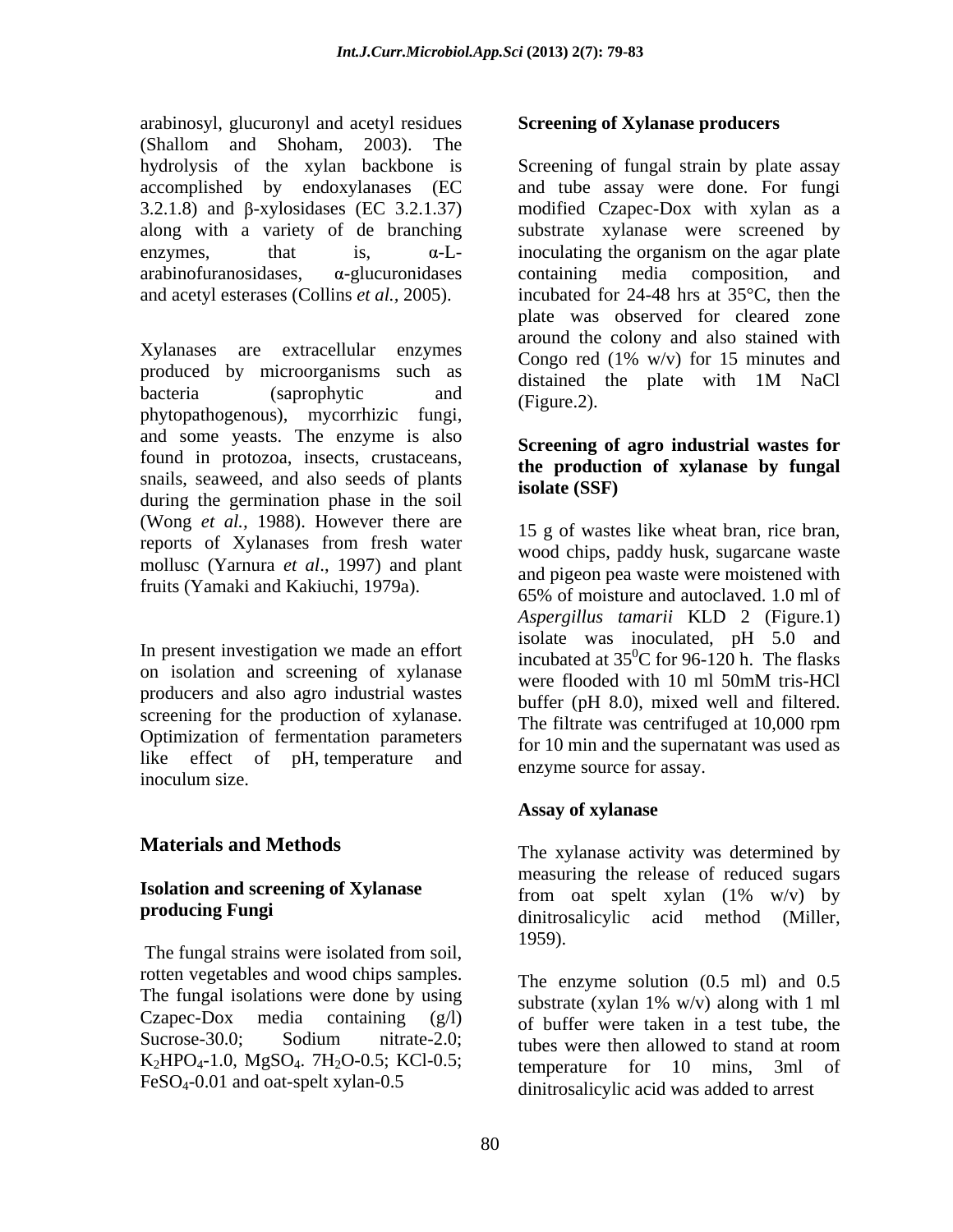**Figure.1** *Aspergillus tamari* grown of fungal media



**Figure.2 Plate assay of Xylanase producers**



**Figure.3** Screening of substrate for Xyalanase

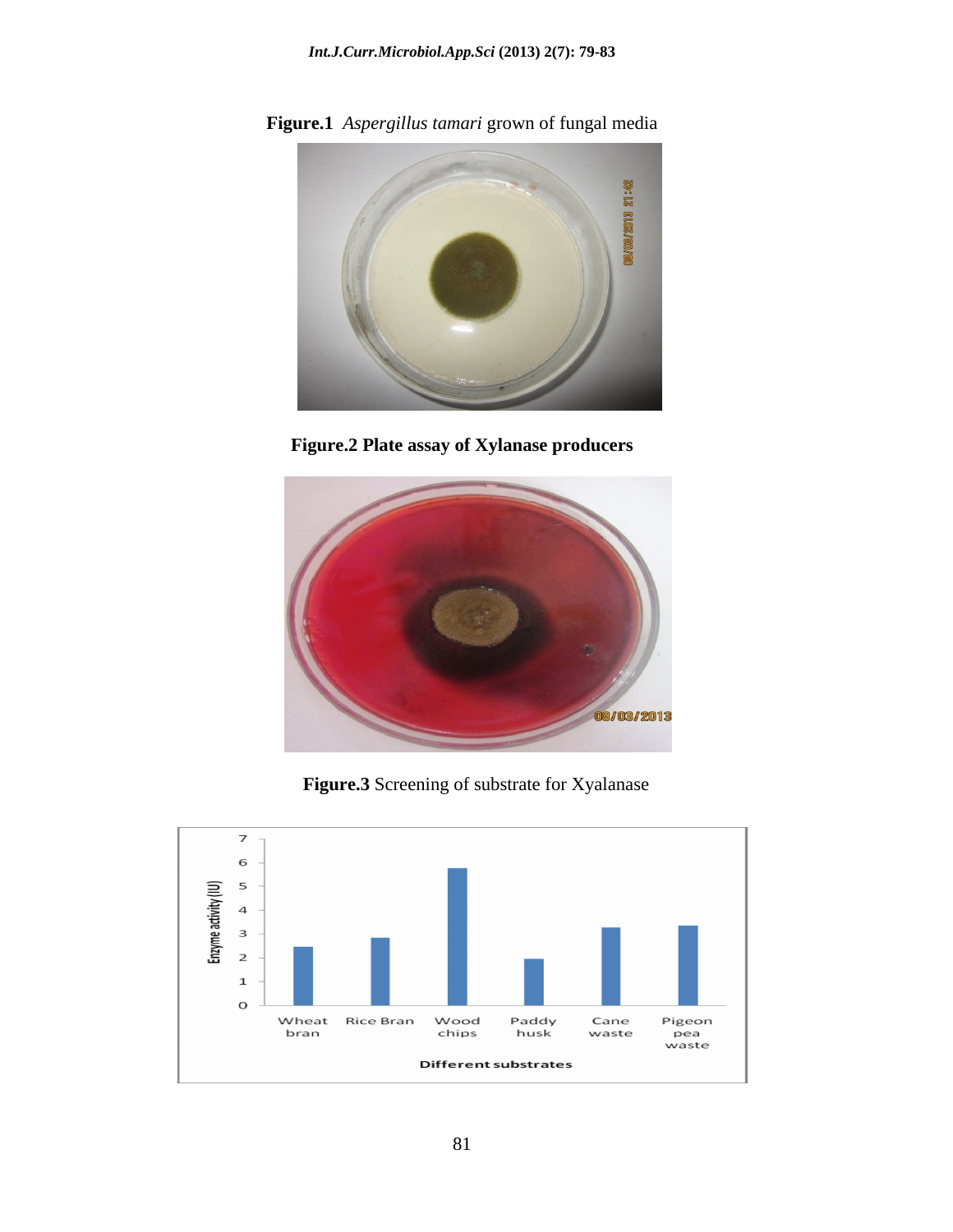the reaction. After the addition of production were observed in paddy husk dinitrosalicylic acid, the tubes were placed and it showed 1.96 IU (Figure.3). in boiling water bath for 10 min. The color which had developed was read Okafor et al., (2007) reported that the colorimetrically at 540nm. A blank test maximum production of xylanase were tube was prepared by adding produced from Aspergillus *niger* ANL301 dinitrosalicylic acid prior to the addition of and it showed 6.47IU/mL by using wheat enzyme to the test tubes. The enzyme bran as a substrate among the other activity was calculated by using the substrates such as Sawdust, Sugarcane following formula; One unit of xylanase pulps. was defined as the amount of enzyme required to release 1µmol of xylose from The large number of bacteria, yeast and oat spelt xylan in one minute under standard assay conditions. produce Xylanase (Wong *et al.,* 1988),

Thirty *Aspergillus tammari* isolates were isolated from different sources such as levels of extracellular enzymes (Kar et al., soil, rotten vegetables and wood chips 2006). samples. All thirty isolates were named serially *Aspergillus tamarri* KLD1-KLD30 and used for screening of xylanase production by plate assay method. Out of thirty isolates *Aspergillus tamarrii* KLD 2

Under natural conditions, depending upon various external factors, microflora varies from sample to sample. Therefore, the selection criteria, we have selected **References** samples from different agricultural soils, rotten vegetables and wood-wastes in our initial screening approach. The of the state of the state of the state of the state of the state of the state of the state of the state of the state of the state of the state of the state of the state of the state of the s

used for the production of xylanase. The  $\frac{1}{24(1)}$ : 13-20. substrates were used are wheat bran, rice bran, wood chips, paddy husk, sugarcane waste and pigeon pea waste. In all the maximum and extreme and extreme whether we are well as a series with the substantial extreme and extreme and extreme and extreme and extreme and extreme and extreme and extreme and ex substrates maximum enzyme production<br>  $29.3-23$ were observed at  $96^{\text{th}}$  hr, the maximum  $29:3-23$ <br>maximum  $29:3-23$ <br>Huisman, M.M.H., H.A. Schols and production of xylanase were showed<br>5.77 II in wood chins and lowest enzyme<br>Noragem, A.G.I. 2000. 5.77 IU in wood chips and lowest enzyme

and it showed 1.96 IU (Figure.3). Okafor *et al*., (2007) reported that the pulps.

**Results and Discussion**<br>industrial point of view due to non pathogenic The large number of bacteria, yeast and filamentous fungi have been reported to filamentous fungi are gaining importance as producers of xylanase over others from the industrial point of view due to non pathogenic nature, ease in cultivation under fermentation conditions and capable of producing high levels of extracellular enzymes (Kar *et al*., 2006).

were showed maximum zone of clearance.  $\qquad \qquad$  of intracellular and extracellular xylanases. It showed around 0.45 cm zone of Maximum xylanase was obtained at the clearance observed. death phase when a mold pellet dispersion The maximum enzyme production is suggested by Svarachorn *et al.,* (2012) that the maximum xylanase obtained from *A. fumigates* strain 4-45-1F might be the sum of intracellular and extracellular xylanases. Maximum xylanase was obtained at the and lost in cell dry weight was observed. Our results were closely agree with the Okafor *et al*., (2007).

# **References**

- Screenings of different substrates were Agricultural Waste by Solid State Ancharida Svarachorn. 1999. Production of Fungal-Xylanase using Agricultural Waste by Solid State Fermentation. J. Sci. Res. Chula. Univ. 24(1): 13-20.
	- <sup>th</sup> hr, the maximum  $\frac{29:3-23}{1}$ Collins. T., C.Gerday and Feller, G.2005. Xylanases, families and extremophilic xylanases. FEMS Microbiol. Rev. 29: 3-23
		- Huisman. M.M.H., H.A. Schols and Voragem, A.G.I. 2000.